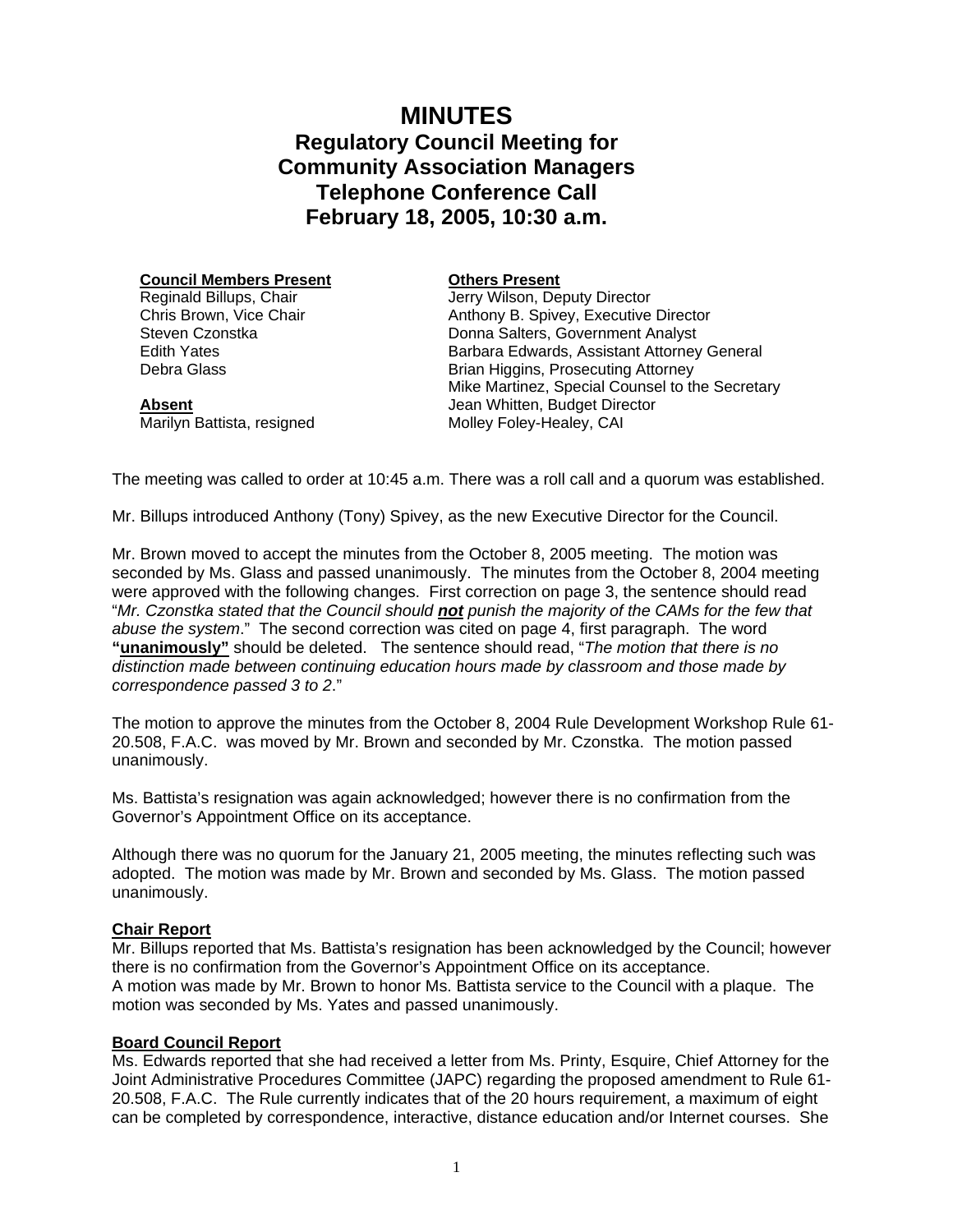explained that Ms. Printy read the rule as if the Council was eliminating the approval of distant education. Ms. Printy had requested that the Rule be written more clearly regarding the inclusion of non-traditional classroom education. The Rule will include continuing education (CE) classroom, correspondence, distant education, and internet courses. Ms. Edwards reported that she had already received and inquiry asking if the language included video teleconferences. She stated she declined to provide an interpretation for the rule as it is not in place yet. Mr. Czonstka asked that if the rule was in place, what could be the response. She stated that she would interpret video teleconference as inclusive.

Mr. Czonstka moved that the following language for changes to Rule 61-20.508 F.A.C. be adopted. *(1) All community association manager licensees must satisfactorily complete a minimum of 20 hours of continuing education. Each hour shall consist of 50 minutes of student involvement in approved classroom, correspondence, interactive, distance education or internet courses, which courses shall include the required hours at an approved update seminar. No license shall be renewed unless the licensee has completed the required continuing education during the preceding licensing period***.** 

The motion was seconded by Mr. Brown. Mr. Billups commented that he was concerned about the possibility of having to constantly amend the Rule if other methods of achieving CE needs to be added.

Ms. Edwards suggested that the language of Rule 61-20.508 F.A.C be adjusted to read**"** 

*(1) All community association manager licensees must satisfactorily complete a minimum of 20 hours of continuing education. Each hour shall consist of 50 minutes of student involvement in approved courses including, but not limited to those conducted in a traditional classroom setting by correspondence, interactive, distance education or internet courses, which courses shall include the required hours at an approved update seminar. No license shall be renewed unless the licensee has completed the required continuing education during the preceding licensing period.* 

Mr. Billups explained that by using the "but not limited to" the Council does not have to go back and change if some other method comes about which is approved. Ms. Edwards explained that there may be an objection in that it might give the Council unlimited discretion in determining what can be included. She suggested that the Council approve both of the draft changes to submit to Ms. Printy. And only the changes that are approved by Ms. Printy will be noticed.

Mr. Czonstka amended the motion to submit both sets of draft language to Ms. Printy and approve the one that satisfy Ms. Printy's requirements.

Ms. Glass had concerns regarding the matter of "unlimited discretion". She explained that it is the Council's role to approve verbiage and disagrees with the matter regarding objections to unlimited discretion.

Mr. Spivey explained that the use of the term "unbridled authority" meant that if the Council has the discretion to make rules as they go, it may not be fair to future licensees as there may be different decisions placed on them that may set precedence. Ms. Edwards added that it is a standard which allow the rule to be attacked as providently adopted -after the fact- if it contains unbridled discretion.

Mr. Brown seconded the motion to amend and submit both sets of language. The motion passed unanimously.

It was further noted that the Council gave Ms. Edwards the authority to negotiate the language as needed to get it passed through JAPC.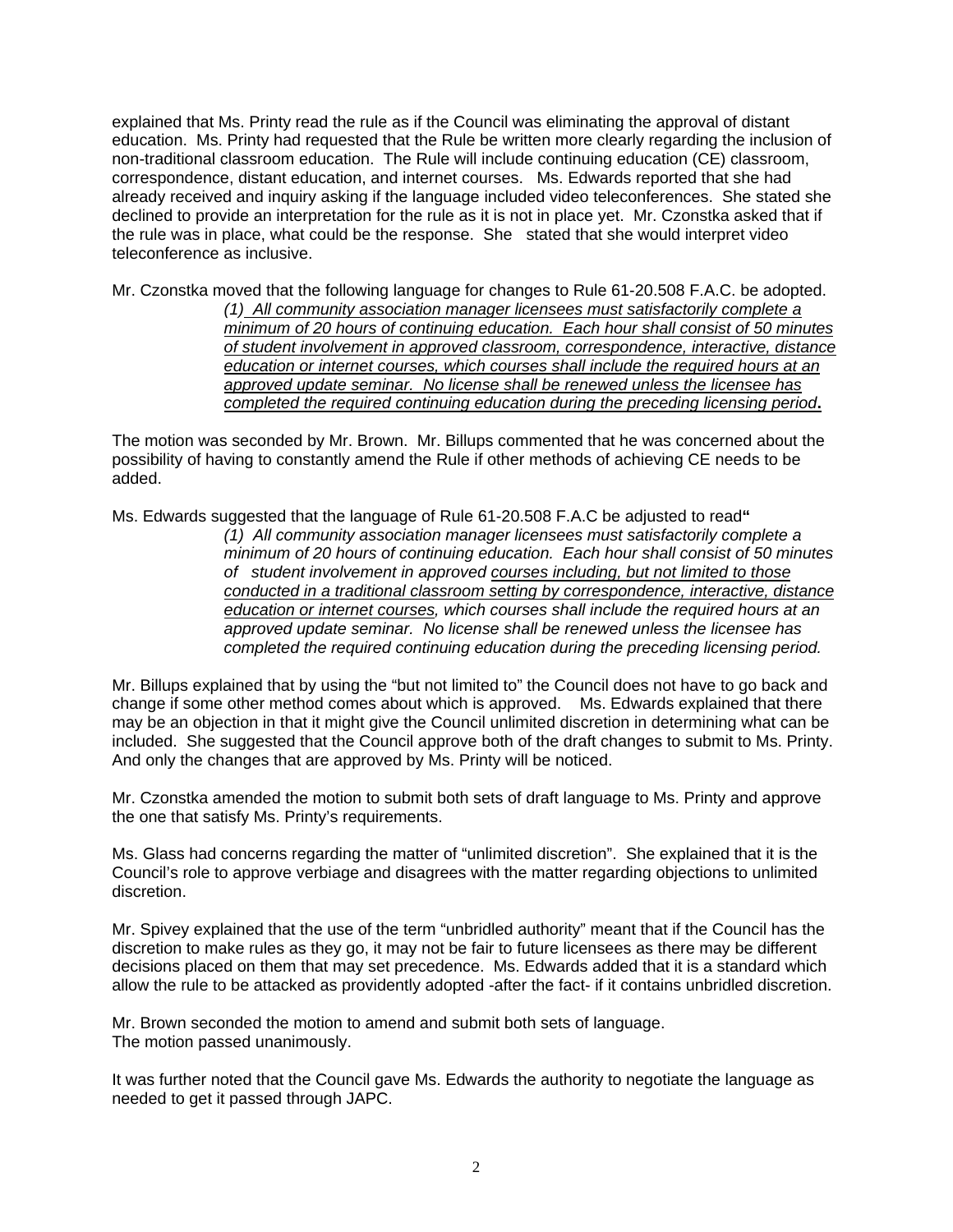Ms Edwards reported that JAPC stated that regarding Rule 60-20.0025, F.A.C. Exemptions of Spouses of Members of Armed Forces from License Renewal Provisions, there is no reference in the statutory authority to limit the exemptions to provision *under the rules*. Therefore the words "*under these rules*" should be eliminated from the language. Mr. Czonstka motioned to accept the changes to Rule 60-20.0025, F.A.C. It was seconded by Ms. Glass and the motion passed unanimously.

Ms. Edwards presented changes to Rule 61-20.003, F.A.C, Business Entity Registration. She explained that all references before October 1, 1988 are no longer needed. She indicated that in making the change, JAPC may decide that there are other things that are not acceptable regarding that Rule and if so, then there must be a response to it, and since the penalty is so strict it would be wise to leave the Rule as it is.

A motion was offered by Mr. Brown to not make any changes to Rule 60-20.0025, F.A.C. The motion was passed unanimously.

Ms. Edwards will be forwarding a letter to Mr. Heller regarding his question concerning the inclusion of video conferencing as an approved means for completing CE requirement for CAM renewals.

## **Executive Directors Report**

Mr. Spivey presented the financial reports for September 30, 2004 and 2003. He also presented a letter that was forwarded to the Council from CAM applicant Heather Sutton. Ms. Sutton's letter expressed concerns regarding the test being a "scam" and "tricky" as well as had concerns about the costs, time and travel often required to take the pre-licensure education course.

Ms. Malone Garofalo responded to Ms. Sutton on behalf of the Council in a letter indicating that over 80% of exam candidates pass the test the first time. The letter further explained that to maintain the security and confidentiality of the exam, candidates may not remove examination materials or allowed to make copies after an examination review.

Mr. Spivey will be organizing an advance schedule for Council meetings for fiscal year 2005-2006.

#### **Old Business**

At the October 8, 2004 meeting, Ms. Foley Healey, Vice President of Government in Public Affairs and General Council for Community Association's Institute (CAI) and Mr. Travis Moore, Advocate for CAI representatives for the National Board of Certification of CAM (aka) as NBCCAM addressed the Council concerning the Management Privatization Act which creates the ability for Councils, Boards, and Commissions to take a look at privatizing. They suggested that it is time for the CAM Council to look at taking the preliminary step in developing a business case beginning first with a needs assessment and completing a feasibility study.

Also at that meeting Mr. Mike Martinez, Special Council to Secretary Carr, explained that the Privatization Act was created to provide a uniform system of evaluation which would allow the Council to make decisions about whether privatization is best for their profession. He explained that it is a common assumption that when a board is privatized it automatically is less costly; however, in some cases costs increase. He stated that the department would be cooperative with the Council. It was a shared concern among the Council regarding costs.

Mr. Martinez presented documents as requested from the October  $8<sup>th</sup>$ , 2004 meeting. The documents provided information on what the process is and what the costs would be from the department's stand point and that it would not have any affect on the Councils' financial situation.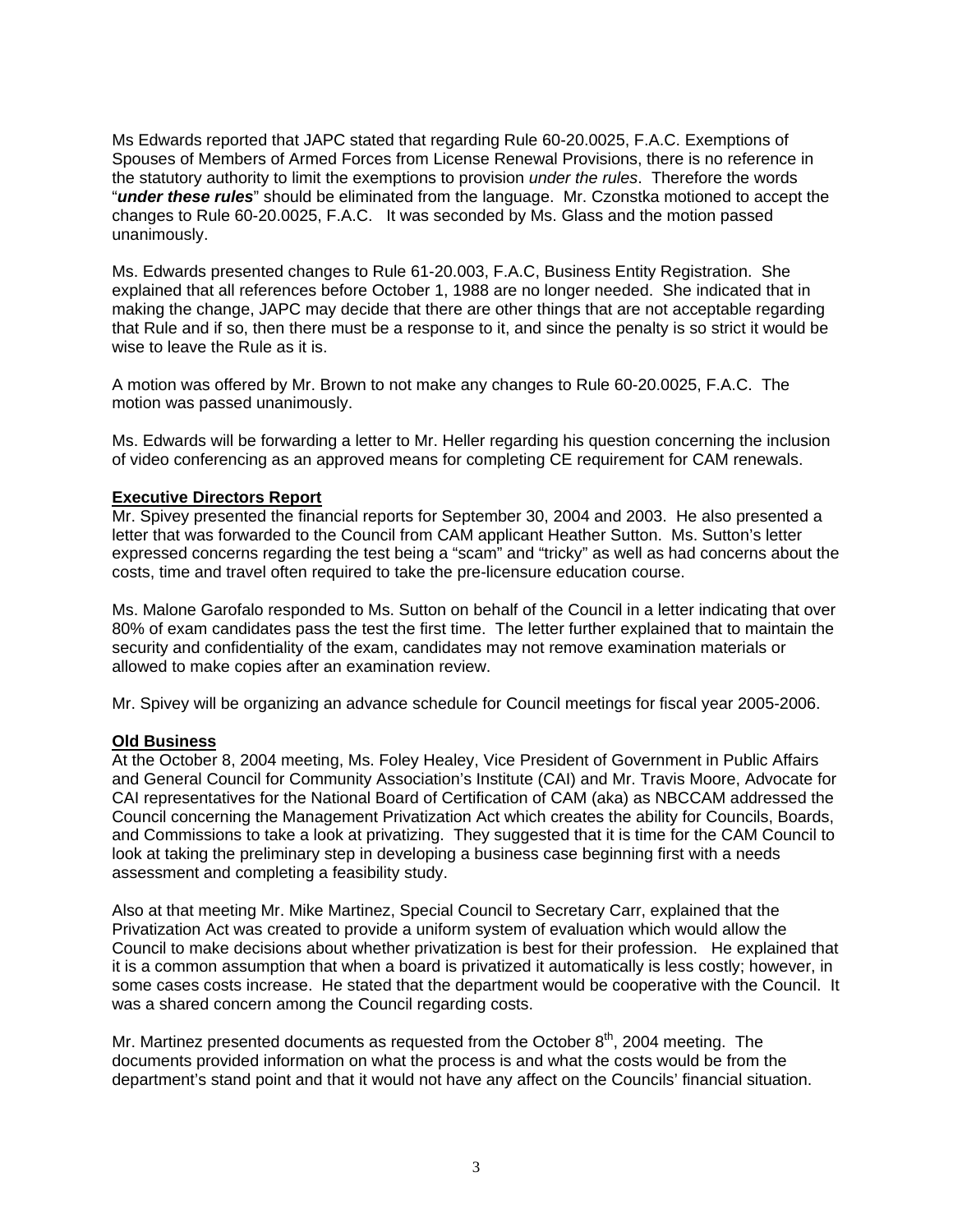Mr. Billups stated that the Council has concerns about the cost of the feasibility study to privatize. Mr. Martinez explained that neither the department nor the Council has the financial authority to pay for the feasibility study. He explained that entities that are interested in the privatization of the CAM profession would also be the providers of the resources required to complete the business case.

Mr. Czonstka expressed concerns of there being a conflict of interest. Ms. Foley-Healy responded explaining what the business case includes. She explained that the business case would first include the financial structure of the Council of which the department has provided. Secondly, the strategic planning portion which focuses on goals of the CAM license and how those goals will be met under the current scheme as well as under a privatized scheme. And, if the Council wants to move forward with privatizing they would work with the privatizing entity to prepare a model of how the goals of the profession will be accomplished within the confines of the statutes.

Ms. Foley-Healy explained that CAI already has a skeleton for the privatization process and all that is needed is for the Council to finish the financial aspect and complete the goals portion to avoid the issue of conflict of interest.

Ms. Yates stated the Council would need to do their own goal setting and rough out the request for proposal that entities should respond to. She was concerned with conflict of interest if this portion is outsourced to an entity that is going to also pursue the privatizing contract.

Ms. Yates asked if the Council can set aside funds to complete the financial aspect and goals portion of the study. Ms. Whitten, Budget and Finance Director for the department explained that there is no state funding available to do these studies. She further explained that generally it is the associations that commissioned these studies not the state. Mr. Czonstka asked would not this be the very body that would be considered to operate the privatizing entity after the fact. Mr. Martinez explained that whatever study is put together will be reviewed and analyzed by the Executive Office of the Governor which acts as a gatekeeper to concerns of conflicts of interest.

Ms. Foley-Healy offered to assist in finding funds through their sister company the National Board of Certification for Community Associations Managers. She suggested the Council direct the study and CAI would provide funds for consultants to assist. Mr. Billups shared that he would be more comfortable with an independent third party providing funds plus the Council does not have a concept of the real cost.

Mr. Moore added that he is familiar with CAM associations, and expressed concerns about associations having the financial resources available to these studies. Ms. Foley-Healey stated that she could communicate with other sponsors of community associations in Florida and see if they are willing to be responsible for the cost associated with accomplishing the study.

Mr. Czonstka suggested that to prevent the conflict of interest problem, there should be an avenue by which several organizations can contribute funds to hire an independent consultant. Mr. Billups entertained the motion to authorize CAI through Ms. Foley-Healey to contact other associations in a fund gathering effort for the study. A motion was offered by Mr. Brown and seconded by Mr. Czonstka.

In further discussion, Mr. Czonstka asked if there are strategic goals documents that already exist within the department that can be modified to begin the process for the privatization study. At the request of Mr. Billups, Mr. Spivey will check with other boards regarding existing strategic goals documents. Mr. Czonstka suggested the establishment of a subcommittee to help the Council move forward with the development of goals document and work with other existing costs data to put together and determine what is required. Mr. Czonstka will head the subcommittee and it is up to him to develop the committee.